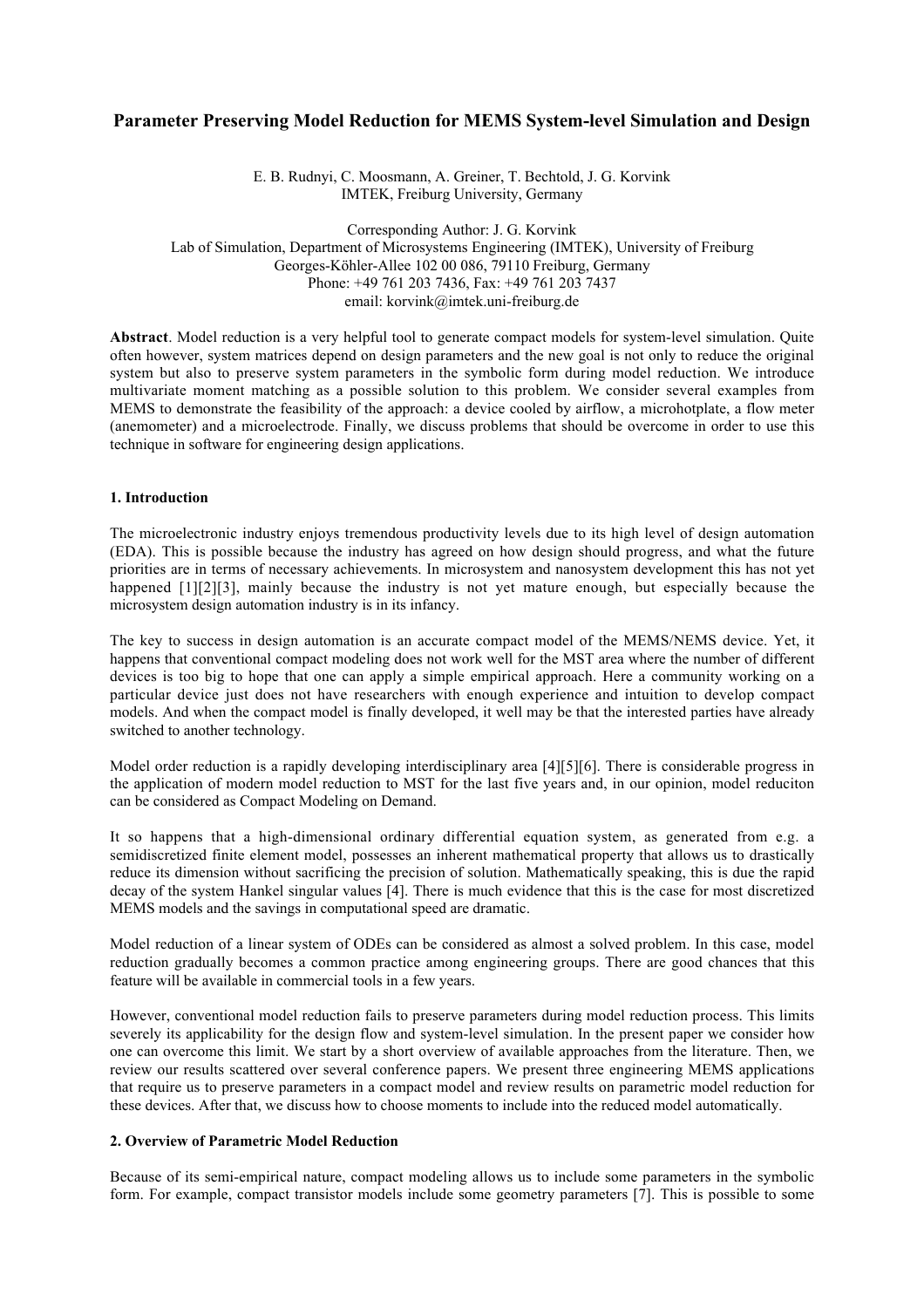extent because compact modeling always includes a parameterization step when numerical values of unknown coefficients are found based on data fitting to experimental curves. Unfortunately, the process is hard to use in practice as it is inherently based on intuition.

A formal approach related to parametric model reduction is a reduced-basis method [8][9][10]. An idea is to obtain several solutions distributed in the parameter space and then to use them to estimate a solution for an arbitrary point in the parameter space. Yet, the method is limited to a stationary problem.

In our view, the best choice is the multivariate Pade-type approximation that is a natural generalization of the moment matching method in conventional model reduction [5][6]. It was first suggested in [11] for an electromagnetic problem and then employed for interconnect modeling in [12][13].

Let us consider the last approach in more detail. The discretization in space (for example, by the finite element method) leads to a system of ordinary differential equations as follows

$$
E\frac{dx(t)}{dt} = Ax(t) + Bu(t),
$$
  
y(t) = Cx(t) (1)

output matrix. The vector *u* comprises inputs functions. The output matrix specifies particular linear where  $x(t)$  is the vector of unknowns. E and A are the system matrices, B is the input matrix, and C is the combinations of  $x(t)$  that of interest to an engineer.

The difference from conventional model reduction is that the system matrix A contains some parameters to be preserved during model reduction. In the linear case, one can partition the original matrix as follows

$$
A = A_0 + \sum_i k_i A_i \,,\tag{2}
$$

where  $k_i$  is the parameter to be preserved. The transfer function of (1) with the condition (2)

$$
H(s) = C\{sE - (A_0 + \sum_i k_i A_i)\}^{-1}B,
$$
\n(3)

in addition to Laplace variable  $s$  contains the parameter  $k_i$ .

dentified in the state vector Model reduction is based on an assumption that there exists a low-dimensional subspace *V* that accurately enough captures the dynamics of the state vector  $x(t)$ :

$$
x \approx Vz. \tag{4}
$$

In the moment matching approach [5][6], the subspace  $V$  is found in such a way as to preserve moments of the transfer function (3) in respect to the Laplace variable s around some value  $s_0$  chosen a priori. Yet, these moments depend on  $k_i$  and, as result, conventional subspace V does not work well in the case of Eq (2).

In order to make V not depend on  $k_i$ , the transfer function (3) can be treated as a function in many variables (s ∴<br>. moments  $[11][12][13]$ . This way, V does not depend on parameters in Eqs (2) and (3). and  $k_i$ ) and one can perform its multivariate expansion. The next step is to find  $V$  so that to match multivariate

 $\mathbf{d}$  V is known one of Provided *V* is known, one obtain a low-dimensional model by projecting (1) and (2) on *V* as follows

$$
V^{T}EV \frac{dx(t)}{dt} = \{V^{T}A_{0}V + \sum_{i} k_{i}V^{T}A_{i}V\}z(t) + V^{T}Bu(t) \tag{5}
$$
  

$$
y(t) = CVz(t)
$$

Eq (5) preserves the original parameters  $k_i$  and as a result we call this approach as parametric model reduction.

#### **3. MEMS Case Studies**

We have chosen three important MST applications that require parametric model reduction expressed by Eq (1) and (2). They are described below.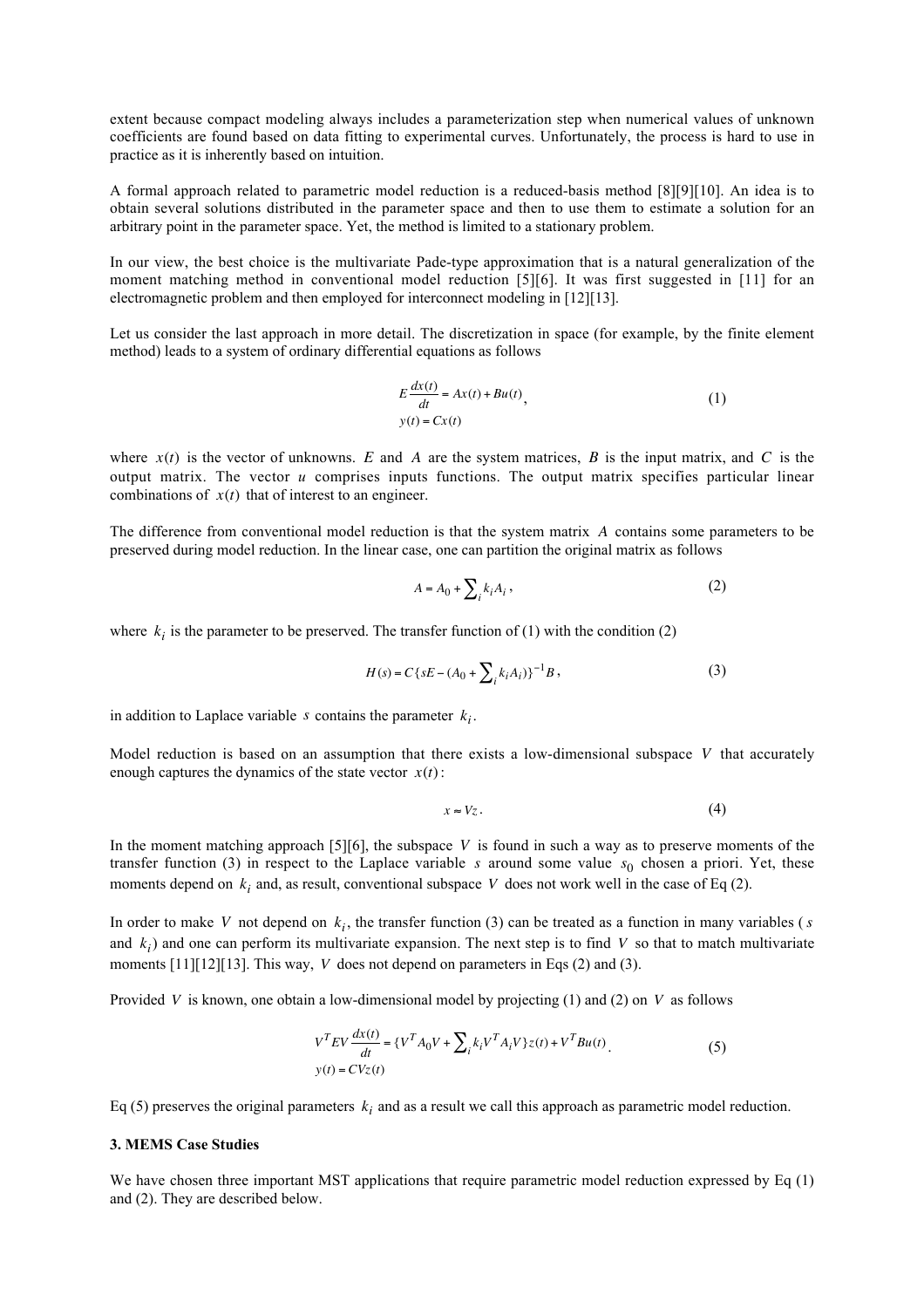#### *A. Compact thermal models for electro-thermal simulation*

In the development of integrated circuits and microsystems, thermal management is always essential [14][15]. There are several electro-thermal and thermo-electric coupling effects but probably the biggest concern is about the Joule heating, which generates heat during conduction of the electric current through a resistor. In an integrated circuit, one has to remove the generated heat to keep the board temperature within acceptable limits. In microsystems, the Joule heating is often employed to keep a designated part (hotplate) at a given elevated temperature. In any case, the right temperature regime is crucial for the correct system functioning and its reliability.

The finite element method allows us to make an accurate model to describe heat transfer but its high dimensionality prevents engineers to employ it during system-level simulation. Hence, an important practical question is how one can make accurate but low-dimensional thermal models.

The two European projects, DELHPI and PROFIT have addressed this need: to produce an accurate but a small thermal model of a chip [16][17][18]. The DELHPI project has identified a number of requirements for a compact thermal model, one of the most important being that the compact model must be boundary condition independent. This means that a chip producer does not know conditions under which the chip will be used and hence the chip compact thermal model must allow an engineer to research on how the change in the environment influences the chip temperature. The chip benchmarks representing boundary condition independent requirements have been described [18].

Recently, modern methods of model order reduction have been successfully applied to automatically generate a compact thermal model [19][20][21][22], however they do not meet the criterion of boundary condition independence.

It should be noted that the term "boundary condition independence" is a bit ambiguous as different engineering groups refer to different requirements. Eqs (1) and (2) fit the case when thermal engineers use convection boundary conditions to separate the thermal model from environment. This assumes that the normal heat flux *q*⊥ is proportional to the temperature difference between the boundary  $T$  and the bulk temperature  $T_{bulk}$  of the neighboring bulk phase

$$
q_{\perp} = k(T - T_{bulk}),\tag{6}
$$

level simulation, the film coefficient is to be preserved during model reduction. where  $k$  is the film coefficient that depends on the flow condition. As flow conditions may change at system

The thermal model usually has different film coefficients for different surfaces. After the discretization in space of the heat transfer equation, we obtain Eq  $(1)$  and  $(2)$  where  $k_i$  is the film coefficient for the i-th boundary. Another important engineering requirement for this case is that the film coefficient can be changed in a huge range of values up to nine orders of magnitude [18].

#### *B. Electrochemical scanning microscopy*

Electrochemical scanning microscopy [23] involves the measurement of the current through an ultramicroelectrode when it is moved in electrolyte in the vicinity of a substrate. It allows us to study homogeneous and heterogeneous reactions, for high resolution imaging of chemical reactivity and topography of various interfaces [24], especially for biological systems [25]. In addition it can also be used for nano-patterning [26].

An experimental design of SECM eliminates many nonlinear effects such as convection [27]. A final mathematical model is a combination of linear multi-species diffusion equation with the Butler-Volmer equation to describe the reaction at the electrode. The latter is expressed as linear mixed boundary conditions

$$
\nabla c_{i,\perp} = k(U) = b e^{a z_i U},\tag{7}
$$

where  $\nabla c_{i,\perp}$  is the normal flux of the i-th species,  $z_i$  is the species charge, U is the applied voltage and a and b are some constants.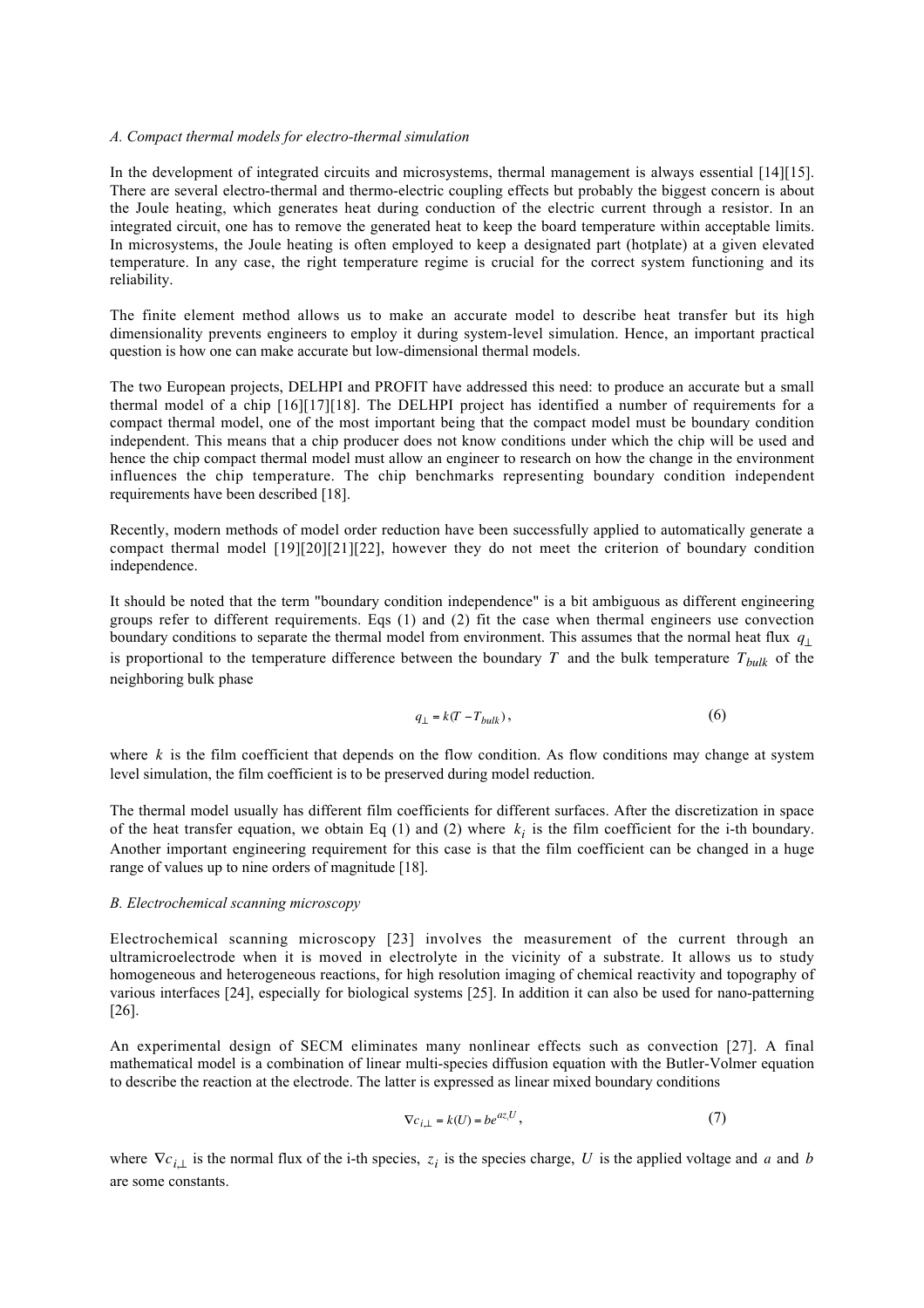A typical run includes cyclic voltammogram when current is measured as a function of the applied voltage *U* . After the discretization, the voltage enters the system matrices and this leads to similar requirements as in the previous section: the reduced model must preserve the voltage in the symbolic form.

## *C. Flow meter (Anemometer)*

A common way to measure the flow rate by means of MST technology is a combination of a heater with thermocouples positioned from both sides of the heater [28][29]. The flow influences the temperature distribution and, thus, the thermocouple signals can be converted to flow rate. An engineering requirement in this case is a compact flow meter model that allows us to use flow velocity as a parameter.

The complete model is quite involved as it is necessary to solve Navier-Stokes equations coupled with the heat transfer through the surrounding. Yet, it can be simplified in the case of a given velocity profile with an assumption that a flow meter does not influence significantly the flow profile. In this case, a mathematical model is a linear convection-diffusion heat transfer [30]. The system matrix depends linearly on the flow velocity  $v$  as follows

$$
A = A_0 + vA_1,\tag{8}
$$

# **4. Results**

In this section, we review our results obtained by the multivariate Pade-type approximation for the models from the previous section. More information can be found in the original papers.

We have modified a microthruster benchmark in order to make it similar to a chip model with different film coefficients [31] (see Fig. 1). The model is a generic example of a device with a single heat source when the generated heat dissipates through the device to the surroundings. The exchange between surrounding and the device is modeled by convection boundary conditions. From this viewpoint, it is quite similar to a chip model used as a benchmark in [18].



Fig. 1. A 2D-axisymmetrical model of the microthruster unit (not scaled). The axis of symmetry is on the left side. A heater is shown by the red block.

Result for parametric model reduction, when the same film coefficient is assumed for all surfaces, are described in Ref [32][33] and shown in Fig. 2. The dimension of the original model is 4725. We have made two reduced models with a dimension 33 and 49 respectively. Fig. 2 shows a relative error between transient simulation of the full scale and reduced models as a function of the film coefficient. Note the logarithmic scale for the film coefficient. The approximation error is within 1% for a very wide parameter range. Such an agreement is very good for engineering applications [18].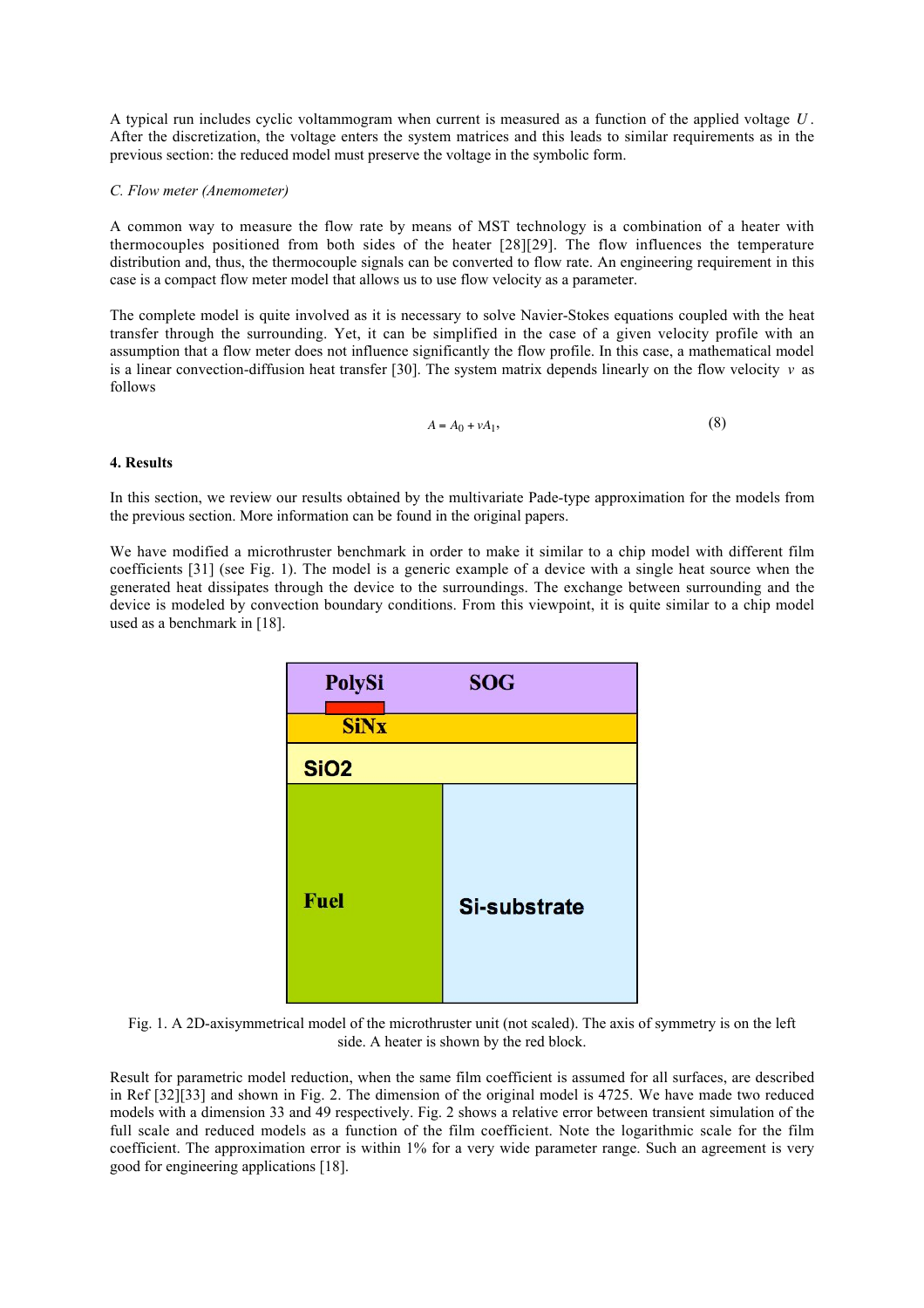

Fig. 2. The error of transient simulation for a reduced model as a function of the film coefficient. Note that the film coefficient changes by nine orders of magnitude.

A model for electrochemical simulation related to scanning electrochemical microscopy is described in [34] and schematically shown in Fig. 3. The computation domain under a 2D-axisymmetrical approximation includes the electrolyte under the electrode. We assume that the concentration does not depend on the rotation angle. A single chemical reaction takes place on the electrode:

$$
Ox + e^{-} \underset{k_b}{\Leftrightarrow} Red
$$
 (9)

A feature of the electrochemistry model is nonzero initial conditions as the concentration of all species cannot be zero. Our way to deal with this is presented in [34].



Axis of symmetry

Fig. 3. The layout of electrochemistry simulation.

Parametric model reduction for simulation of voltammograms is presented in [35]. Fig. 4 shows simulation results for the original model of a dimension 16912 and a reduced model of a dimension 202. The figures display the current as a function of voltage (not in time) as this is the usual way to represent voltammograms. The solid line is the result computed by full simulation of the original large model, the dashed line is the result computed by the reduced model. It should be noted that the results of the reduced model are accurate for a wide range of the dynamic behavior when the voltage rate ( *du*/*dt*) changes by three orders of magnitude (0.0005-0.5) [35].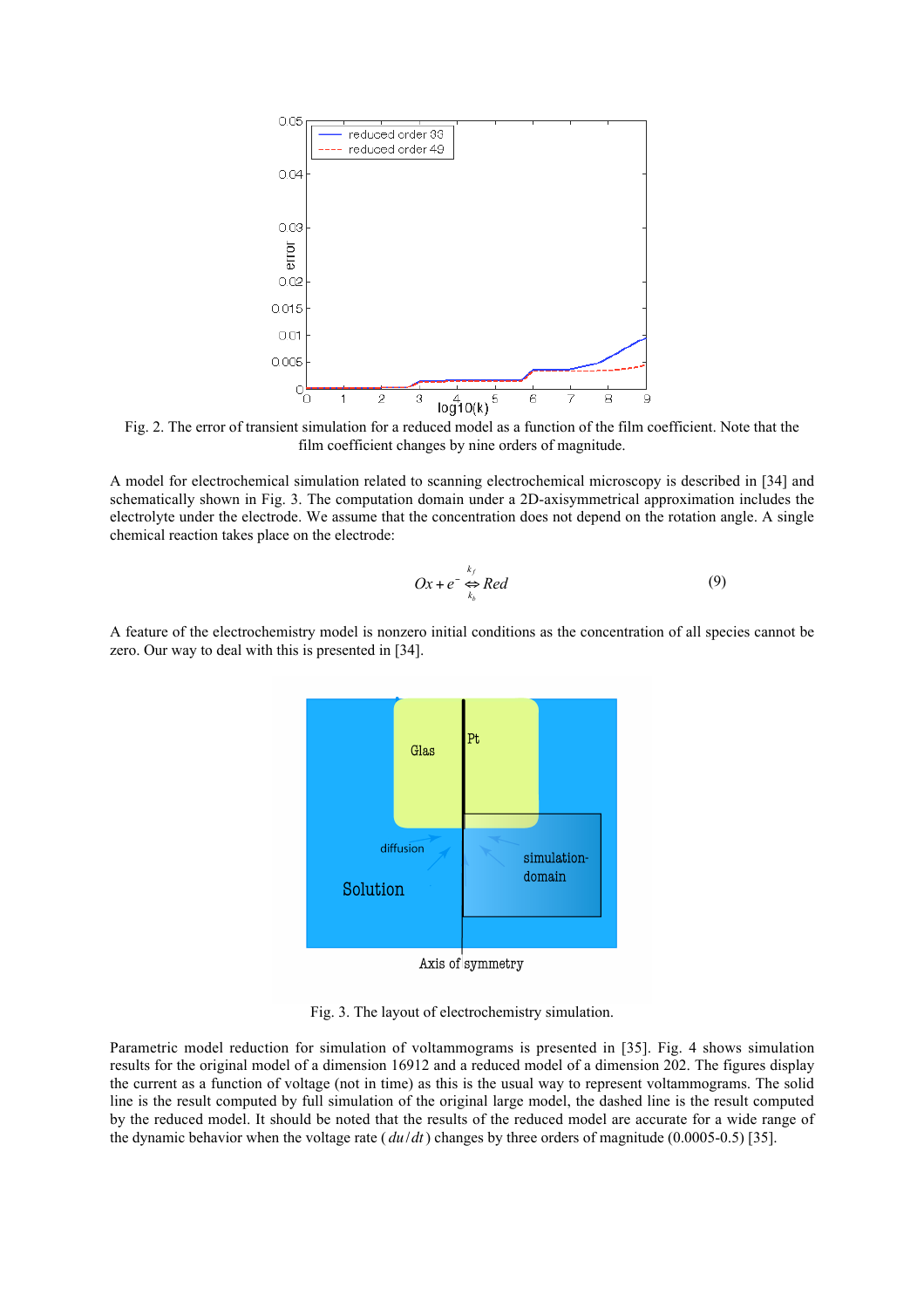

Fig. 4. Simulation results of the cyclic voltammogram when  $du/dt = \pm 0.5$ .

the direction of the flow [36] (see Fig. 5). The flow influences the temperature field and thus leads to a An anemometer is a flow meter that consists of a heater and temperature sensors before and after the heater in temperature difference between the sensors. This temperature difference is measured and used to determine the fluid flow.



Fig. 5. Model of the anemometer. The flow enters from the left. A heater is surrounded by two thermosensors.

Parametric model reduction has been performed in [36]. Fig. 6 shows the temperature difference between sensors for steady state solutions with different velocities. The small graph within the figure shows the deviation between the reduced model of a dimension 102 and the original model of a dimension 29008. This deviation lies below 1% of the difference signal. The reduced model captures the dynamic behavior as well [36].



Fig. 6. Steady state solution for the temperature difference between the sensors for different flow velocities for the original and reduced models.

# **5. Discussion**

We have presented three MEMS engineering problems that require parametric model reduction and reviewed our results obtained within the framework of multivariate Pade-type approximants. In all case studies we were able to reduce the model dimension considerably and at the same time to preserve the accuracy within engineering requirements. However, we should stress that the models considered were relatively simple, as they have contained only one or two parameters to be preserved. The generalization of the approach to engineering models with more parameters, unfortunately, may not be straightforward. Below we briefly list potential problems.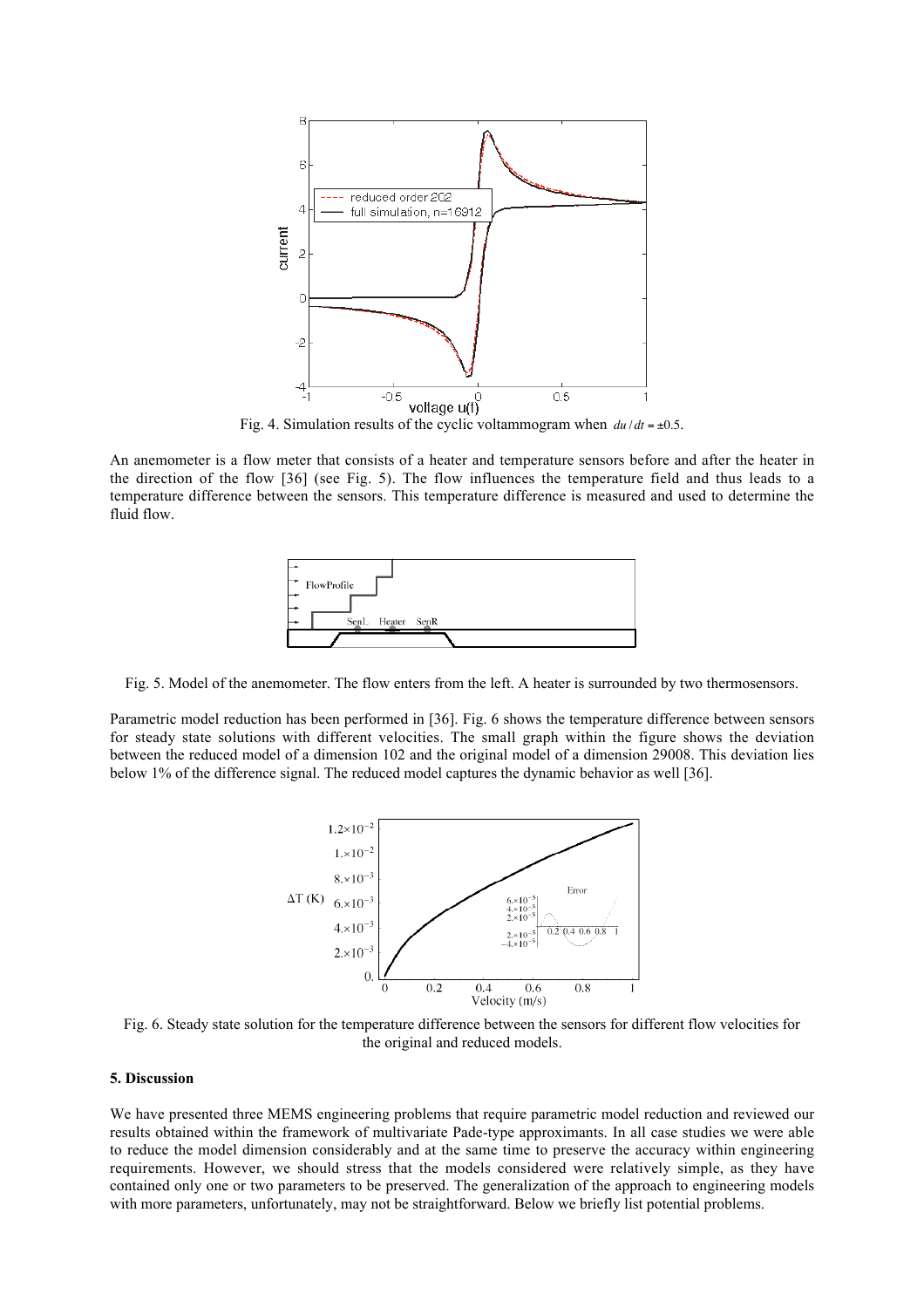Methods in [12][13] use moments directly to construct the projection subspace and this may lead to the rapid accumulation of rounding errors. We have developed a Krylov-subspace based approach in [33] but its generalization to many parameters seems to be difficult.

A usual problem for moment matching methods is how to choose the number of moments to match. In the case of multivariate matching, the situation is much worse as there are many different types of derivatives. For example, in the case of a single parameter, we have derivatives of the transfer function in respect to the Laplace variable, derivatives in respect to a parameter, and then mixed derivatives. The more parameters are included in the transfer function, the more different derivative types we have. A straightforward approach to generate all the moments up to a given order does not scale well with the number of parameters [13]. For example, if we choose to preserve four film coefficients then a reduced model made from all first derivatives has the dimension of 6, a reduced model made from all second derivatives has the dimension of 21, and a reduced model from all third derivatives already has the dimension of 56 (see Appendix F in [13]). At the same time, we may need derivatives of higher order than three to describe accurately the transient behavior of the original model.

In order to treat the problem, we have suggested a heuristic procedure in Ref [37]. It is based on 1) neglecting the mixed moments; 2) employing the local error control to chose the right number of moments along the Laplace variable and each parameter. This has been applied for the first device to preserve three film coefficients independently and results of numerical experiments were promising. However, more research is needed to see to what extent this can be used in other applications.

## **6. References**

[1] W. Menz, J. Mohr, O. Paul, Microsystem Technology, Wiley-VCH, Weinheim, 2001.

[2] S. D. Senturia, Microsystem design, Kluwer, Boston, 2001.

[3] T. Mukherjee, G. K. Fedder, D. Ramaswany, J. White, Emerging simulationapproaches for micromachined devices, IEEE Trans. Comput-Aided Des. Integr. Circuits Syst. 19 (2000) 1572-1589.

[4] A. C. Antoulas, D. C. Sorensen, Approximation of large-scale dynamicalsystems: An overview, Applied Mathematics & Computer Science 11 (5)(2001) 1093-1121.

[5] R. W. Freund, Krylov-subspace methods for reduced-order modeling in circuit simulation, Journal of Computational and Applied Mathematics, Vol. 123, pp. 395-421, 2000.

[6] Z. J. Bai, Krylov subspace techniques for reduced-order modeling of largescaledynamical systems, Applied Numerical Mathematics 43 (2002) 9-44.

[7] Kielkowski, R. M. Inside SPICE; 2nd ed.; McGraw-Hill: New York, 1998.

[8] C. Prud'homme, D. V. Rovas, K. Veroy, L. Machiels, Y. Maday, A. T. Patera, and G. Turinici, Reliable realtime solution of parametrized partial differential equations: Reduced-basis output bound methods, Journal of Fluids Engineering-Transactions of the ASME, vol. 124, pp. 70-80, 2002.

[9] K. Veroy, C. Prud'homme, and A. T. Patera, Reduced-basis approximation of the viscous Burgers equation: rigorous a posteriori error bounds, Comptes Rendus Mathematique, vol. 337, pp. 619-624, 2003.

[10] K. Veroy, D. V. Rovas, and A. T. Patera, A posteriori error estimation for reduced-basis approximation of parametrized elliptic coercive partial differential equations: convex inverse bound conditioners, ESAIM-Control Optimisation and Calculus of Variations, vol. 8, pp. 1007-1028, 2002.

[11] D. S. Weile and E. Michielssen, Analysis of frequency selective surfaces using two-parameter generalized rational Krylov model-order reduction, IEEE Transactions on Antennas and Propagation, vol. 49, pp. 1539-1549, 2001.

[12] P. K. Gunupudi, R. Khazaka, M. S. Nakhla, T. Smy, and D. Celo, Passive parameterized time-domain macromodels for high-speed transmission-line networks, IEEE Transactions on Microwave Theory and Techniques, vol. 51, pp. 2347-2354, 2003.

[13] L. Daniel, O. C. Siong, L. S. Chay, K. H. Lee, and J. White, A Multiparameter Moment-Matching Model-Reduction Approach for Generating Geometrically Parameterized Interconnect Performance Models, IIEEE Transactions on Computer-Aided Design of Integrated Circuits and Systems, vol. 23, pp. 678-693, 2004.

[14] C. A. Harper, Electronic packaging and interconnection handbook, 2nd. New York McGraw-Hill, 1997.

[15] G. R. Blackwell, The Electronic packaging handbook. Boca Raton, Fla.: CRC Press, 2000.

[16] H. I. Rosten, C. J. M. Lasance, and J. D. Parry, The world of thermal characterization according to DELPHI - Part I: Background to DELPHI, IEEE Transactions on Components Packaging and Manufacturing Technology Part A, vol. 20, pp. 384-391, 1997.

[17] C. J. M. Lasance, H. I. Rosten, and J. D. Parry, The world of thermal characterization according to DELPHI - Part II: Experimental and numerical methods, IEEE Transactions on Components Packaging and Manufacturing Technology Part A, vol. 20, pp. 392-398, 1997.

[18] C. J. M. Lasance, Two benchmarks to facilitate the study of compact thermal modeling phenomena, IEEE Transactions on Components and Packaging Technologies, vol. 24, pp. 559-565, 2001.